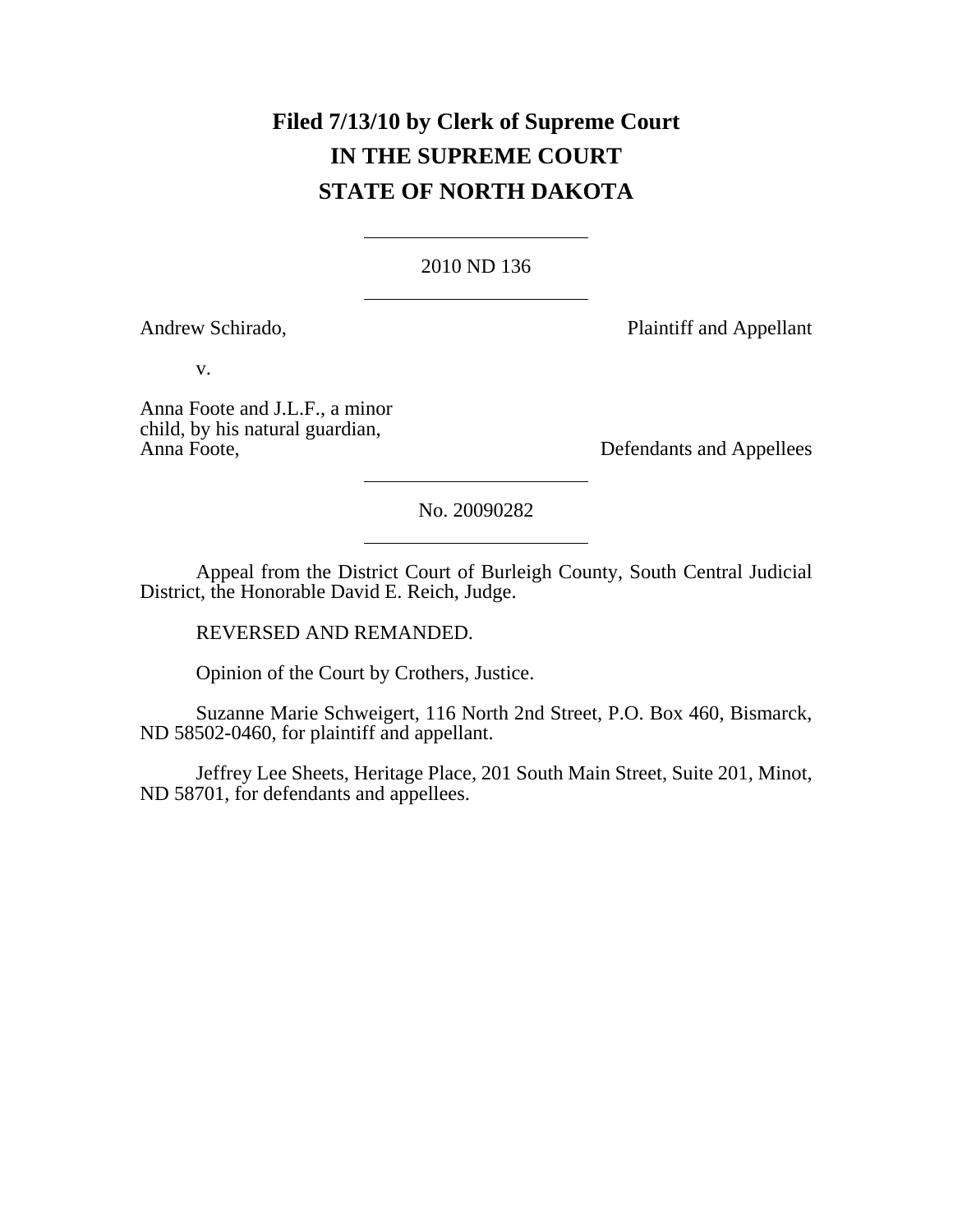# **Schirado v. Foote No. 20090282**

#### **Crothers, Justice.**

[¶1] Andrew Schirado appeals the district court's judgment dismissing his custody action against Anna Foote, the mother of his minor child. Schirado also claims the district court erred by dismissing the action without addressing its prior contempt sanction against Foote and her lawyer. We reverse and remand for further proceedings to determine the child's home state under the Uniform Child Custody Jurisdiction and Enforcement Act ("UCCJEA") and for the district court to clarify its order for contempt and sanctions.

I

[¶2] Schirado and Foote met in October 2005 and later that month conceived a child in Bismarck, N.D. Schirado is a Caucasian, and Foote is an Indian enrolled in the Three Affiliated Tribes. Schirado was present at the child's birth in Williston, N.D., on July 29, 2006, but he was not listed as the child's father on the birth certificate. Schirado initiated this action in state court on February 9, 2007, seeking a determination of paternity and custody of the child if he was the father. At the time of filing, Schirado was living in Bismarck, Foote was living on the Minot State University campus during the week and living during the weekends and school holidays with her parents in Parshall, N.D., on the Fort Berthold Indian Reservation. The child stayed full time with Foote's parents on the Reservation. Also at the time of filing, the child did not qualify for tribal membership because of an insufficient quantity of Indian blood, although he subsequently qualified for membership.

[¶3] On March 23, 2007, Foote moved the district court to dismiss Schirado's action for lack of subject matter jurisdiction. On April 27, 2007, Foote and her parents petitioned the Three Affiliated Tribes court for legal custody of the child. A hearing on Foote's motion to dismiss was held in the district court on April 30, 2007. At the hearing, Foote presented a tribal court order entered that same day, granting Foote and her parents joint temporary custody of the child for two years. The district court denied Foote's motion to dismiss and granted Schirado's motion for genetic testing, expressing concern for Schirado's due process rights in the tribal court proceedings.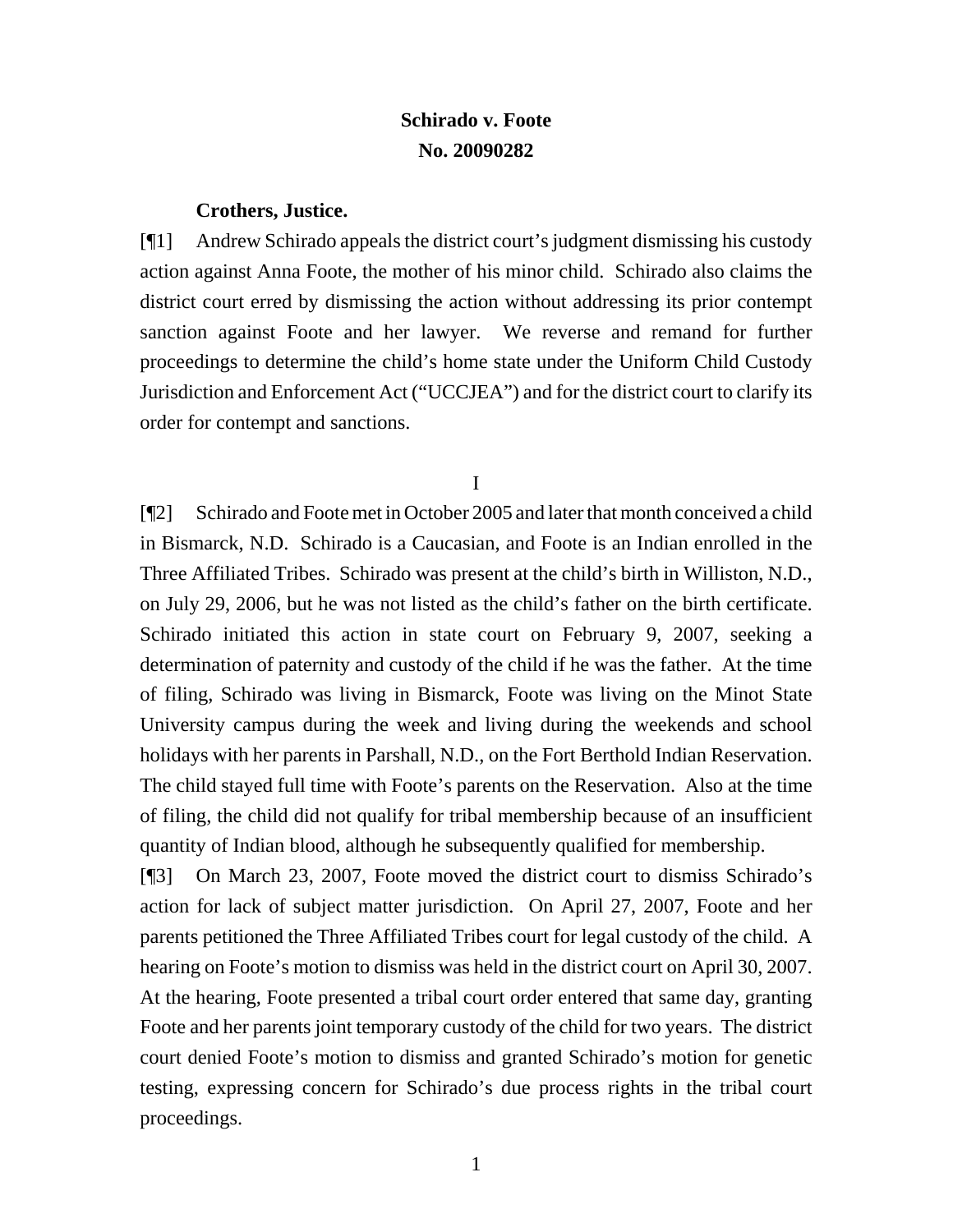[¶4] While waiting for the results of Schirado's paternity test, Foote moved the district court to reconsider her motion to dismiss for lack of subject matter jurisdiction. In July 2007, Schirado was determined to be the child's father. The district court denied Foote's motion for reconsideration, instead scheduling a custody hearing for September 16, 2008. In April 2008, Schirado moved for temporary custody of the child, and Foote, on May 1, renewed her motion to dismiss. At a hearing on Schirado's motion, the parties entered a stipulation granting Schirado visitation and ordering him to pay child support. Foote's motion to dismiss was denied on September 12, 2008.

[¶5] On September 15, 2008, Foote moved for reconsideration of her motion to dismiss. At 8:00 a.m. on September 16, 2008, the district court received a fax from Foote's attorney stating that he and Foote would not be attending the custody hearing scheduled for 9:00 a.m. that same day because the district court lacked subject matter jurisdiction. Attached to Foote's fax was an amicus brief from the Three Affiliated Tribes, claiming the tribal court had exclusive jurisdiction. The district court proceeded with the custody hearing, allowing Schirado to present his case but declining to establish a custody arrangement without the benefit of an adversarial proceeding. Foote's attorney was found in contempt and sanctioned for failing to appear at the custody hearing. That same day, the tribal court entered an ex parte order giving Foote temporary custody of the child. On September 26, 2008, the court denied Foote's pending motion for reconsideration.

[¶6] In January 2009, the district court ordered the parties to participate in mediation. Foote's attorney was given the opportunity to purge his earlier contempt if he and Foote participated in mediation in good faith, if Schirado's visitation was not frustrated and if he and Foote attended all future state court proceedings. On June 12, 2009, having failed to meet the conditions necessary to purge her attorney's contempt, Foote moved the district court to reconsider her motion to dismiss, arguing this Court's decision in Kelly v. Kelly divested the district court of jurisdiction. 2009 ND 20, 759 N.W.2d 721. The district court granted Foote's motion to dismiss on July 22, 2009, concluding:

"In this case, although Anna has not lived on the Fort Berthold Indian Reservation at all times since J.L.F. was born, J.L.F. has lived on the Fort Berthold Indian Reservation at all times. J.L.F. has either lived on the Fort Berthold Indian Reservation with Anna or with Anna's parents. Thus, J.L.F. has lived on the Fort Berthold Indian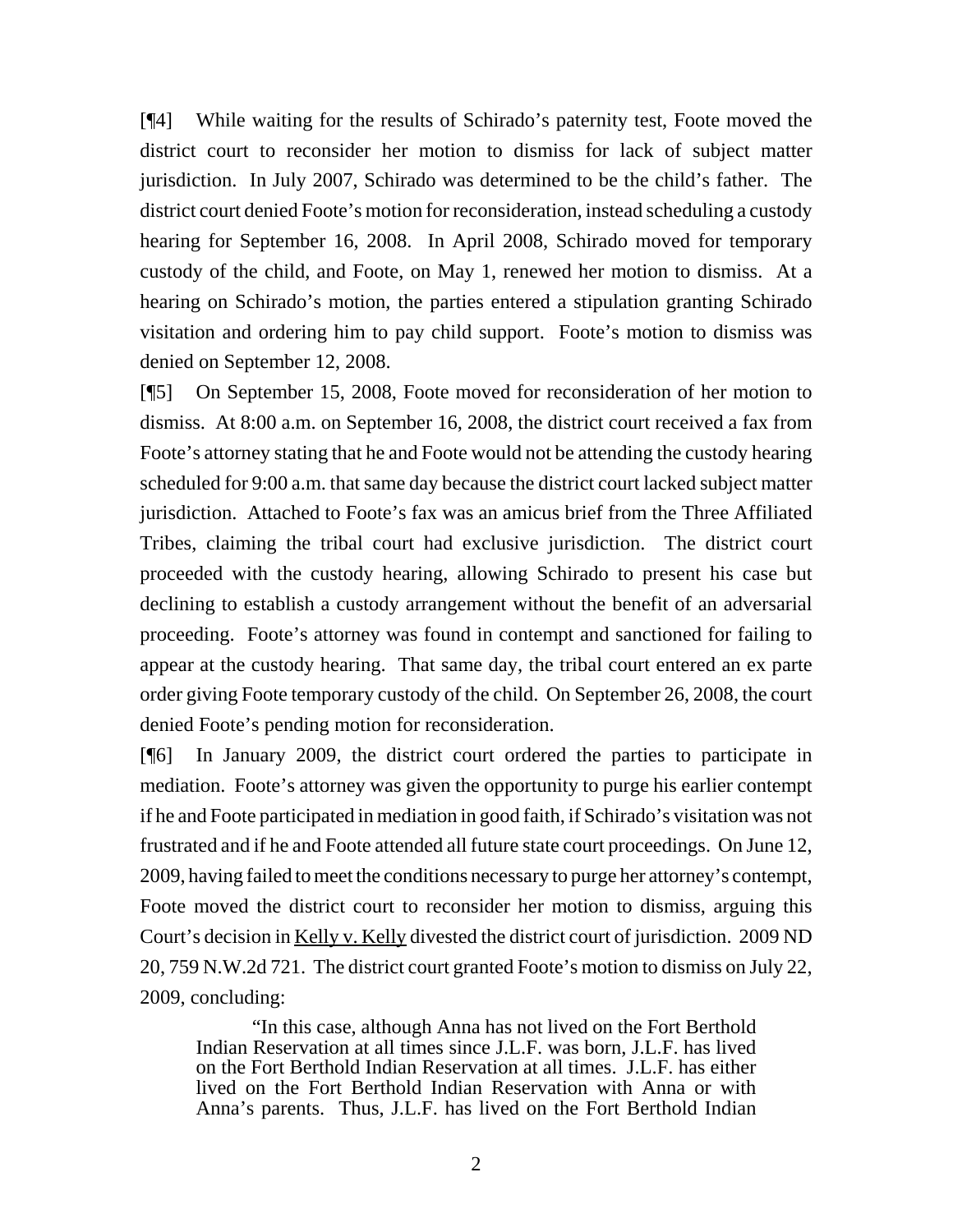Reservation with 'a parent or a person acting as a parent.' See N.D.C.C. § 14-14.1-01 (stating that a 'person acting as a parent' is a person that has had physical custody of the child, and physical custody is the physical care and supervision of a child). North Dakota is not J.L.F.'s home state; rather, the Fort Berthold Indian Reservation is his home state. Therefore, this Court does not have jurisdiction to decide this matter."

Schirado timely filed this appeal.

II

[¶7] Schirado argues the district court erred by finding the child's home state was the Fort Berthold Indian Reservation because the child was not living with either parent on the Reservation and because Foote's parents do not qualify as "a person acting as a parent" under the UCCJEA. It is well settled under North Dakota law that challenges to a district court's subject matter jurisdiction are reviewed de novo when the jurisdictional facts are not in dispute. Harshberger v. Harshberger, 2006 ND 245, ¶ 16, 724 N.W.2d 148. When jurisdictional facts are disputed, the district court's decision on subject matter jurisdiction necessarily involves findings of fact and conclusions of law. Therefore, when disputed facts surround a challenge to the district court's subject matter jurisdiction, we are presented with a mixed question of law and fact. See Escobar v. Reisinger, 64 P.3d 514, 516 (N.M. Ct. App. 2003) (holding jurisdictional challenge under the Uniform Child Custody Jurisdictional Act ("UCCJA") is mixed question of law and fact). Under this standard, we review the "questions of law subject to the de novo standard of review [and the] findings of fact subject to the clearly erroneous standard of review." Wigginton v. Wigginton, 2005 ND 31, ¶ 13, 692 N.W.2d 108.

[¶8] Many facts surrounding Foote's jurisdictional challenge are in dispute, making our review one of a mixed question of law and fact. The factually driven nature of the UCCJEA's jurisdictional analysis requires that a district court make factual findings, or at the very least factual recitations, related to the jurisdictional determination in a given case.

[¶9] Three issues must be addressed at the outset. First, the North Dakota district court had jurisdiction to establish Schirado's paternity under North Dakota's Uniform Parentage Act. N.D.C.C. § 14-20-04. Jurisdiction over a paternity suit does not, however, automatically extend the district court's jurisdiction to make an initial custody determination. See, e.g., Kelly, 2009 ND 20,  $\P$  9, 759 N.W.2d 721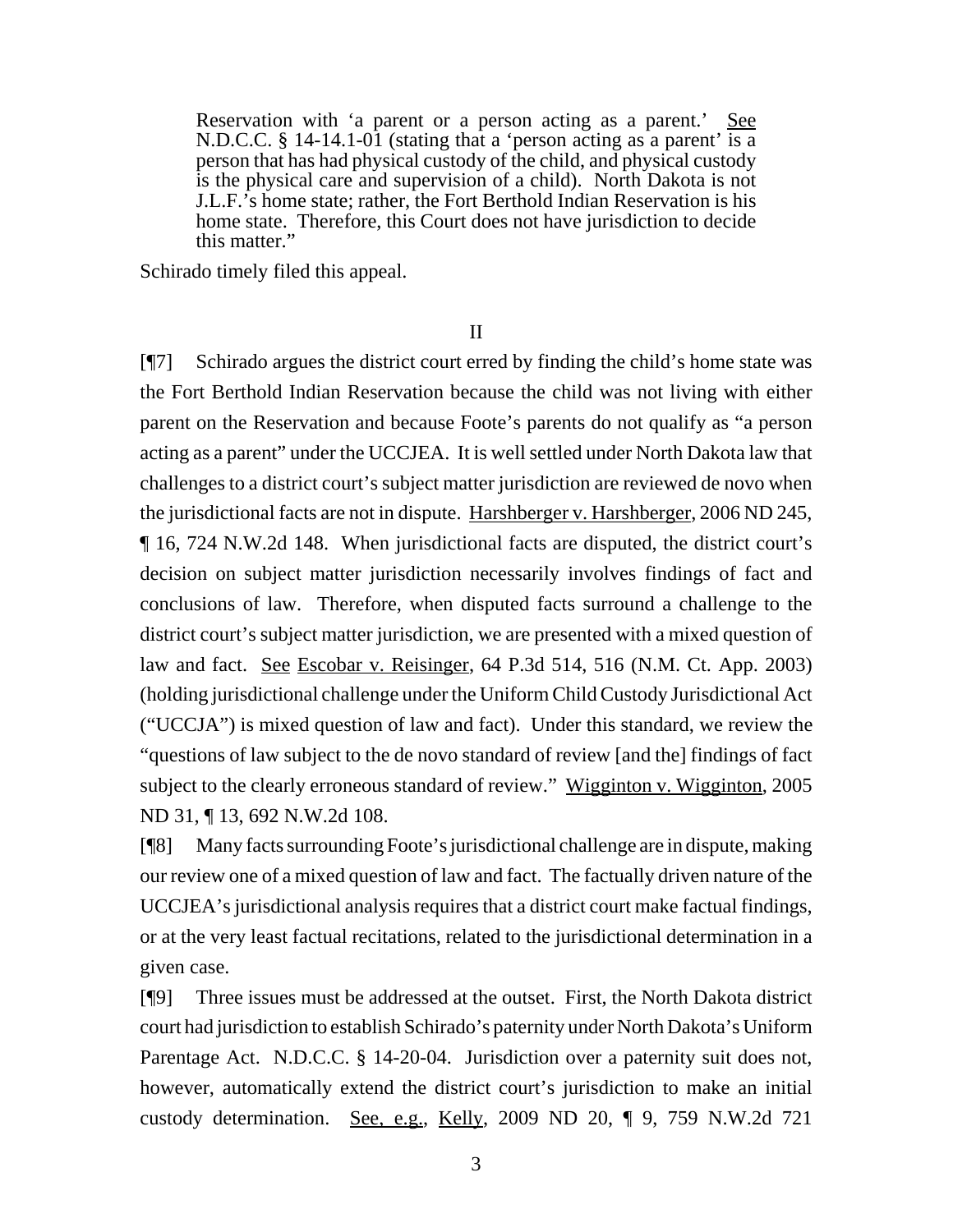(recognizing possibility a district court may have jurisdiction to dissolve a marriage without jurisdiction to adjudicate incidences of the marriage). Second, the Indian Child Welfare Act ("ICWA") does not control this case. The ICWA grants tribal courts exclusive jurisdiction over "child custody proceeding[s]" involving Indian children. 25 U.S.C.A. § 1911(a). The covered "child custody proceeding[s]" include only foster care placements, terminations of parental rights, preadoptive placements and adoptive placements. 25 U.S.C.A. § 1903(1). Despite Foote's enrollment in the Three Affiliated Tribes and despite her exhaustive references to the ICWA in her brief and at oral arguments, the ICWA is not applicable because this case concerns an initial custody determination; a proceeding outside the purview of the ICWA. See In re DeFender, 435 N.W.2d 717, 721 (S.D. 1989). With the ICWA's inapplicability, the UCCJEA provides the exclusive jurisdictional basis for determining this interstate custody dispute. N.D.C.C. § 14-14.1-12(2). Third, the UCCJEA encourages communications between courts faced with competing claims of jurisdiction in child custody proceedings. Section 14-14.1-09(1), N.D.C.C., provides, "A court of this state may communicate with a court in another state concerning a proceeding arising under this chapter." Our district courts should have communications with sister courts when permitted under section 14-14.1-09, and when required under the UCCJEA. See N.D.C.C. §§ 14-14.1-15(4), 14-14.1-17(2), 14-14.1-27.

[¶10] North Dakota's version of the UCCJEA was adopted in 1999 and codified in N.D.C.C. ch. 14-14.1. The UCCJEA was drafted by the National Conference of Commissioners on Uniform State Laws, and one of its stated purposes is to "[a]void jurisdictional competition and conflicts with courts of other States in matters of child custody which have in the past resulted in the shifting of children from State to State with harmful effects on their well-being." Uniform Child Custody Jurisdiction and Enforcement Act § 101 cmt.1, 9 U.L.A. 657 (1999).

[¶11] The purposes of the UCCJEA have been more broadly described:

"Some of the general purposes of the UCCJEA are to (1) avoid jurisdictional competition and conflict with courts of other states in child custody matters; (2) promote cooperation with the courts of other states to the end that a custody decree is rendered in the state that can best decide the case in the best interest of the child; (3) assure that litigation concerning the custody of a child take place ordinarily in the state in which the child and his family have the closest connection and where significant evidence concerning his care, protection, training, and personal relationships are most readily available, and that courts of this state decline the exercise of jurisdiction when the child and his family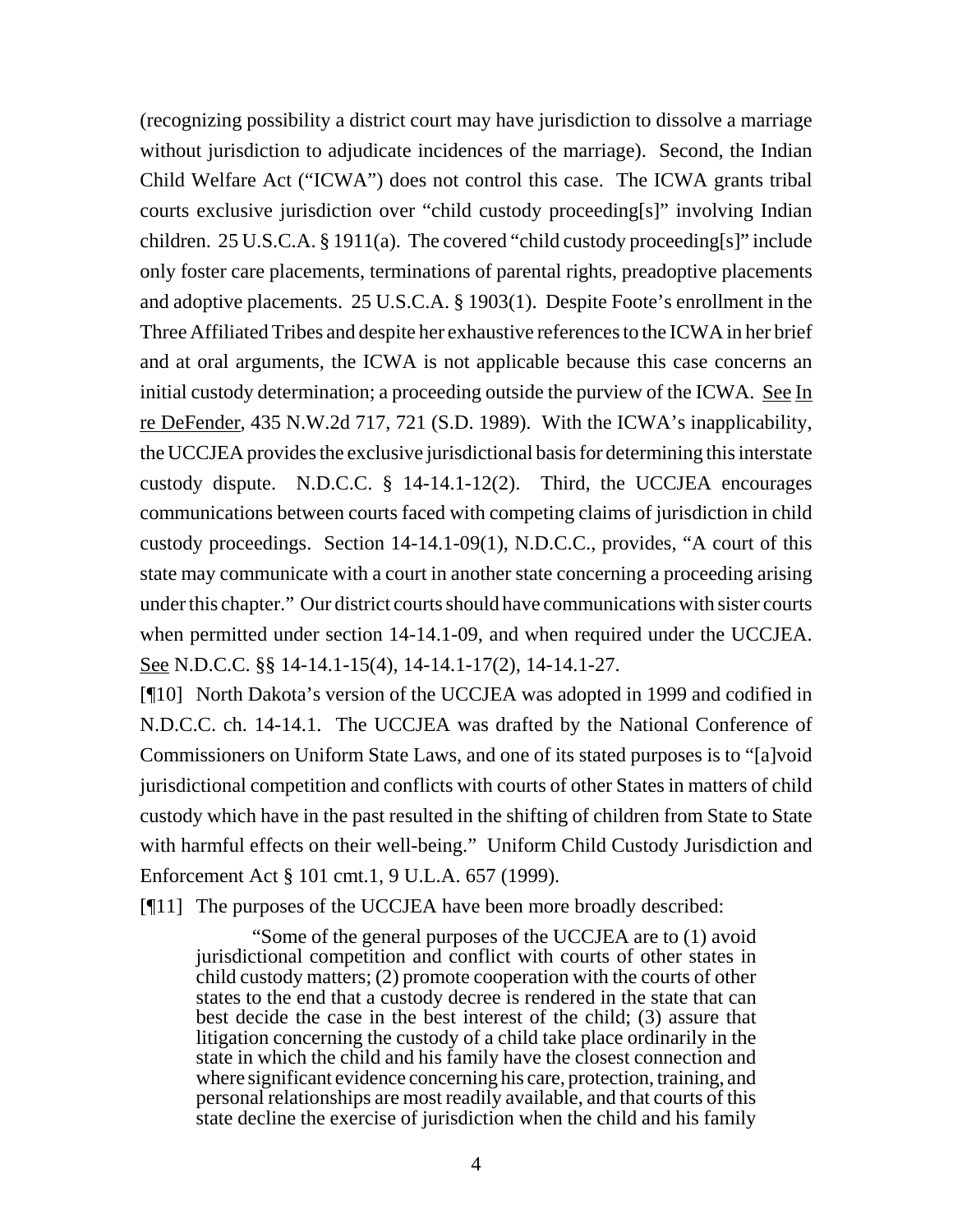have a closer connection with another state; (4) discourage continuing controversies over child custody in the interest of greater stability for the child; (5)facilitate the enforcement of custody decrees of other states; and (6) promote and expand the exchange of information and other forms of mutual assistance between the courts of this state and those of other states concerned with the same child."

Arkansas Dep't of Human Servs. v. Cox, 82 S.W.3d 806, 822 (Ark. 2002) (Glaze, J., dissenting) (emphasis omitted). To achieve the purposes of the UCCJEA and to relieve tension between the UCCJA and the federal Parental Kidnapping Prevention Act ("PKPA"), the UCCJEA establishes that a child's "home state" has jurisdictional priority. Kelly, 2009 ND 20, ¶ 21, 759 N.W.2d 721; see also John J. Sampson, Uniform Family Laws and Model Acts, 42 Fam. L.Q. 673, 676 (2008).

[¶12] The Fort Berthold Indian Reservation is a state under the UCCJEA. N.D.C.C. § 14-14.1-03(2). The state having "jurisdiction to make an initial child custody determination" is the child's "home state." N.D.C.C. § 14-14.1-12(1)(a). "'Home state' means the state in which a child lived with a parent or a person acting as a parent for at least six consecutive months immediately before the commencement of a child custody proceeding." N.D.C.C. § 14-14.1-01(6). "A period of temporary absence of any of the mentioned persons is part of the period."  $\underline{Id}$ . The home state determination is made at "commencement of a child custody proceeding." Id. A "'[c]hild custody proceeding' means a proceeding in which legal custody, physical custody, or visitation with respect to a child is an issue." N.D.C.C. § 14-14.1-01(3). A "child custody proceeding" includes a paternity action. Id.

[¶13] The district court's order dismissing this action did not specify whether its home state determination was based on the child living with his mother, with his grandparents or with both his mother and his grandparents. Rather, the court concluded, "J.L.F. has either lived on the Fort Berthold Indian Reservation with Anna or with Anna's parents." We explain below that this lack of specificity hinders our appellate review and requires reversal and remand for further proceedings.

[¶14] If the home state determination was made based in whole or in part on the child living with the mother, the court's conclusion must be based on evidence in the record. Here, if the jurisdictional determination was based on the child living with Foote, we have only the court's bare conclusion in the order of dismissal. We also have potentially conflicting findings in the order denying Foote's May 2008 Motion for Reconsideration where the court stated: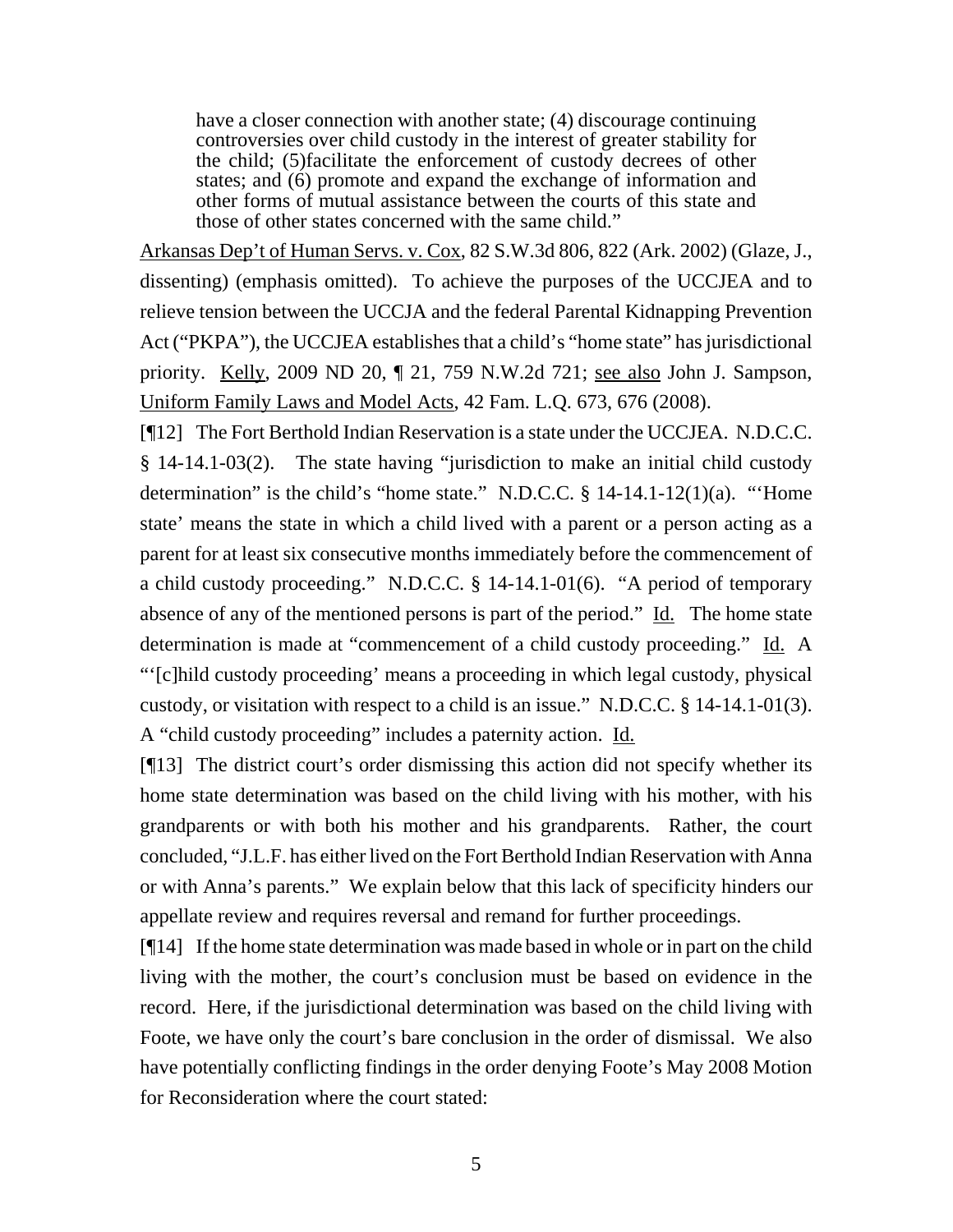"At the time that Schirado filed this action, Schirado was living in Bismarck, and Foote was attending college at Minot State University. During the time that Foote was at college, [J.L.F.] lived on a ranch on the Fort Berthold Indian reservation with Foote's parents. On the weekends, Foote commuted back to the ranch to visit [J.L.F.] Although Foote attended Minot State University, she maintained a mailing address on the reservation. Foote was, and still is, an enrolled member of the Three Affiliated Tribes. [J.L.F.] was not an enrolled member of the Tribe, and it did not appear that he was eligible for membership because he did not have the requisite degree of Indian blood. The Court will utilize the above facts to determine whether it has jurisdiction."

(Emphasis added.)

[¶15] If jurisdiction was determined based on the child living with Foote, the court's order should have addressed whether J.L.F. lived with Foote during the six consecutive months immediately before commencement of the action. N.D.C.C. § 14- 14.1-01(6). Because Foote attended college in Minot and stayed there during the week, the court also needed to decide whether Foote's schooling constituted "[a] period of temporary absence" from living with J.L.F. Id. At the same time, and depending on the parties' arguments, Foote and Schirado both lived in North Dakota at least part of the time, and the district court also may need to decide whether J.L.F.'s stay on the Fort Berthold Indian Reservation was a "temporary absence" from North Dakota. Id. We remand for further proceedings consistent with this decision because none of these findings were made in the initial proceeding and we are unable to determine whether the district court considered either Foote's or the child's period of temporary absence from the states involved in this case.

[¶16] The alternative basis for the district court's dismissal of Schirado's action was that the child lived with Foote's parents. If the home state determination was based in whole or in part on the child living with his grandparents, the grandparents would need to be persons acting as parents to the child. Under our version of the UCCJEA, a "[p]erson acting as a parent" is a nonparent who

"a. Has physical custody of the child or has had physical custody for a period of six consecutive months, including any temporary absence, within one year immediately before the commencement of a child custody proceeding; and

b. Has been awarded legal custody by a court or claims a right to legal custody under the law of this state."

N.D.C.C. § 14-14.1-01(11). The grandparents cared for the child from September 2006 to December 2007, arguably satisfying the first requirement of being "a person acting as a parent" if the jurisdictional decision was not based on J.L.F. living with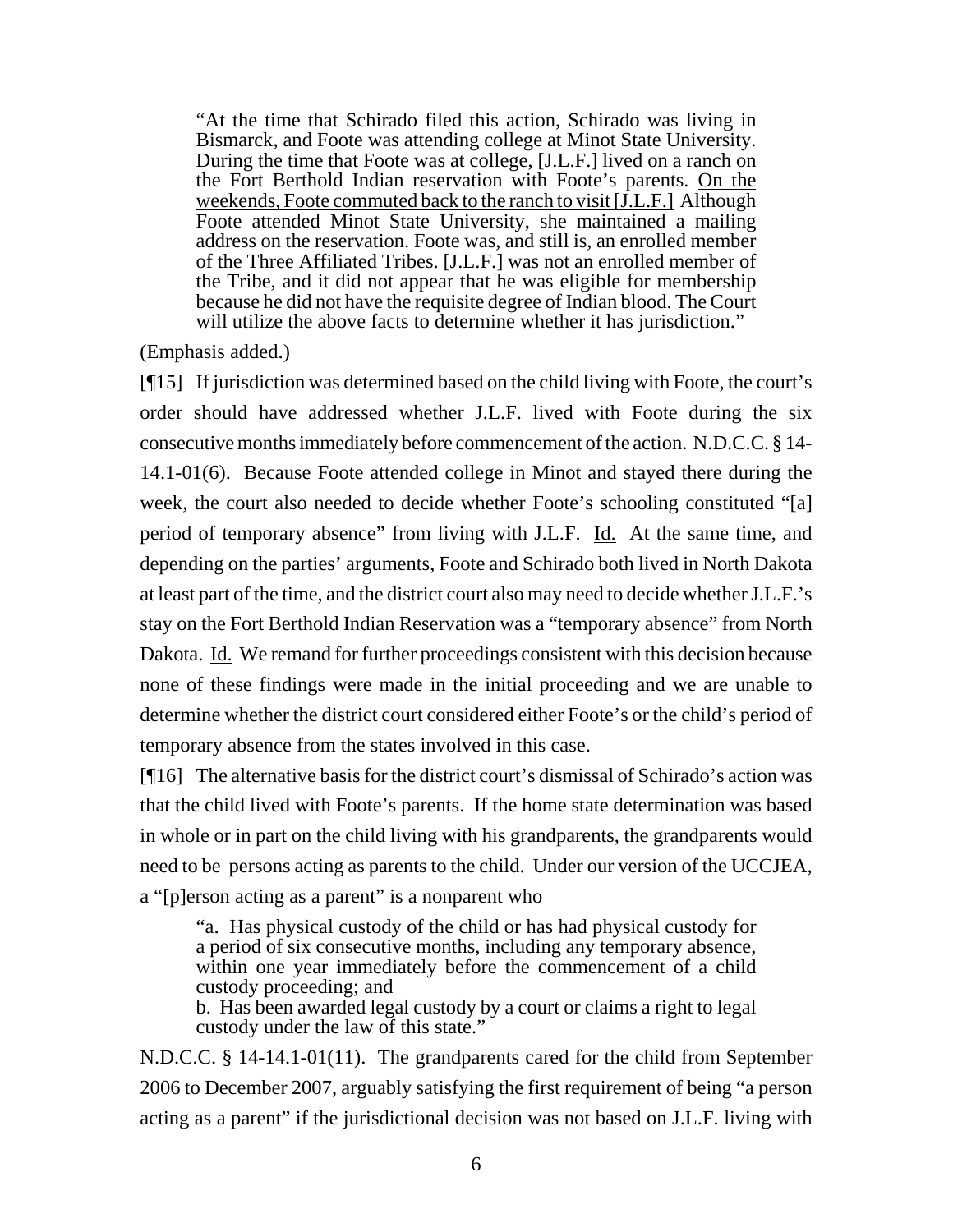Foote. N.D.C.C. § 14-14.1-01(6). However, jurisdiction depends on the circumstances that exist at the time the proceeding is commenced. Id. The grandparents had not been awarded legal custody by a court before Schirado commenced this action in North Dakota court. Therefore, the dispositive issue for determining jurisdiction, based on the child living with the grandparents, is whether the grandparents qualified as persons acting as parents by claiming a right to legal custody under the laws of North Dakota. See N.D.C.C. § 14-14.1-01(11)(b). We will proceed to discuss the applicable law on this issue because its analysis is likely to arise on remand. In re Voisine, 2010 ND 17, ¶ 13, 777 N.W.2d 908 (citing Dosland v. Netland, 424 N.W.2d 141, 142 (N.D. 1988)).

[¶17] This Court has not interpreted what it means to claim a right to legal custody under North Dakota law. A survey of judicial decisions in other states reveals there is no consistent interpretation of the requirement. However, national case law consistently presents three elements considered in determining if a person claims a right to legal custody under the laws of a state: 1) formality, 2) timing and 3) plausibility.

## A

[¶18] Our sister states require a nonparent's claim of legal custody to conform with differing levels of formality under the UCCJEA. Pennsylvania and Texas require nonparents seeking "person acting as a parent" status to formally apply for legal custody from a court before they are deemed to have claimed a right to legal custody under the UCCJEA. Wagner v. Wagner, 887 A.2d 282, 287 (Pa. Super. Ct. 2005) (holding parent's mother needed to seek legal custody of the child from a court to claim a right to legal custody under UCCJEA); In re S.J.A., 272 S.W.3d 678, 684 (Tex. App. 2008) (holding stepmother needed to seek legal custody of child from a court to claim a right to legal custody under UCCJEA). On the other end of the spectrum, Delaware requires no formal application for legal custody, instead requiring only that the prospective "person acting as a parent" have "the right to claim legal custody" to qualify as a person claiming a right to legal custody of a child. Adoption House, Inc. v. A.R., 820 A.2d 402, 408-09 (Del. Fam. Ct. 2003) (holding adoption agency claimed right to legal custody of child by having "the right to claim legal custody").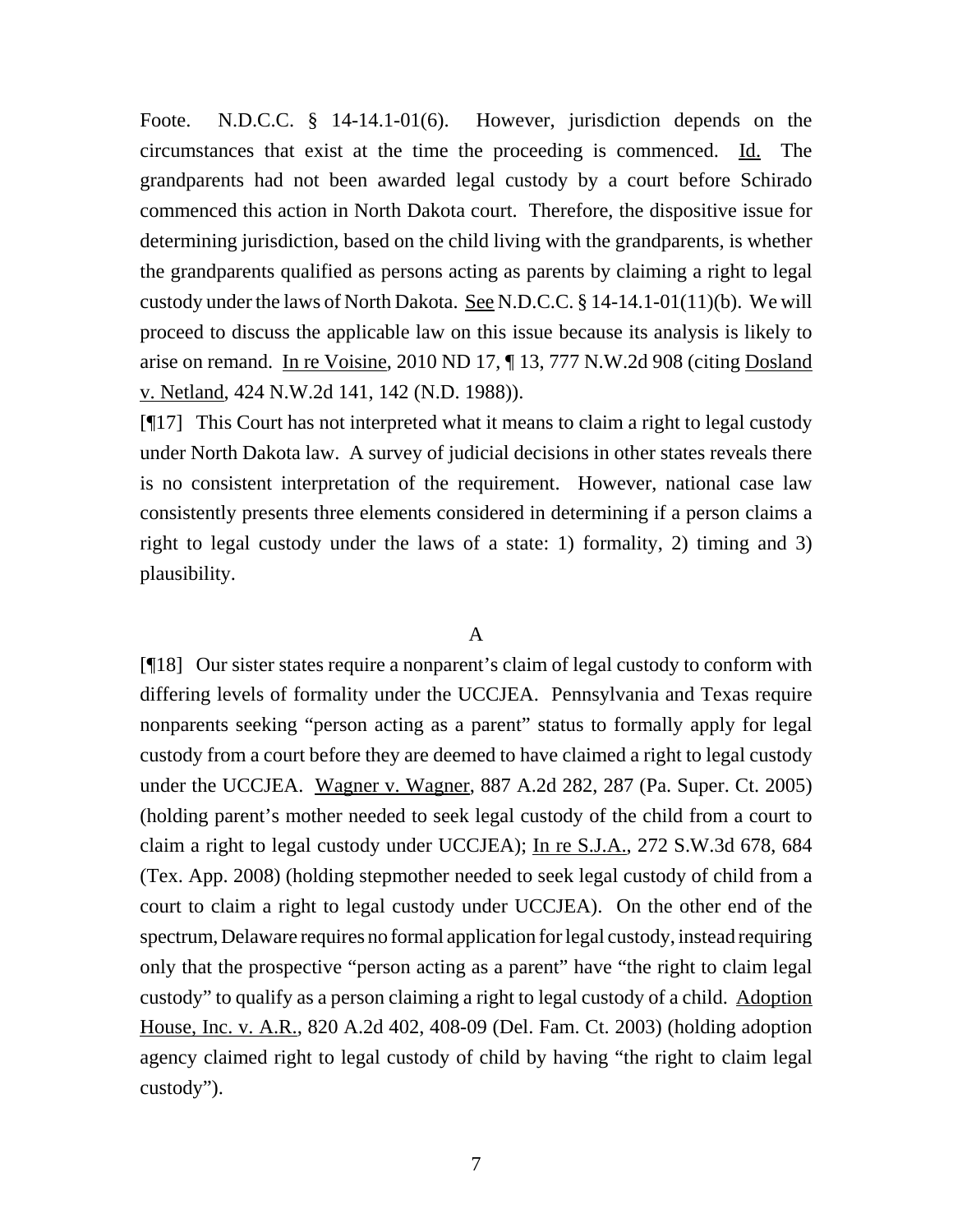[¶19] In Hangsleben v. Oliver, 502 N.W.2d 838, 842-43 (N.D. 1993), this Court addressed the term "a person acting as a parent" under the UCCJEA's predecessor, the UCCJA. See N.D.C.C. ch. 14-14 (repealed 1999). In Hangsleben and under the UCCJA, "[a] 'person acting as a parent' is defined as a 'person, other than a parent, who has physical custody of a child and who has either been awarded custody by a court or claims a right to custody.'" 502 N.W.2d at 842. In Hangsleben we concluded "the common-sense definition of a 'person acting as a parent'" included grandparents who "fed, clothed, and cared for" their granddaughter at the request of the child's mother and without a court order.  $\underline{Id}$  at 843. Other jurisdictions have reached similar results. See In re A.J.C., 88 P.3d 599, 606-07 (Colo. 2004) (finding adoptive parents to be persons acting as parents under UCCJA where they had "exercised all parental rights and responsibilities" since the child's birth); Reed v. Reed, 62 S.W.3d 708, 713 (Mo. Ct. App. 2001) (finding maternal grandmother was person acting as parent under the plain meaning of the term in the UCCJA); In re B.N.W., No. M2004-02710-COA-R3-JV, 2005 WL 3487792, \*\*25-26 (Tenn. Ct. App. Dec. 20, 2005) (finding paternal grandmother providing care for child was person acting as a parent under UCCJEA); Ruffier v. Ruffier, 190 S.W.3d 884, 890 (Tex. App. 2006) (finding maternal grandmother caring for child in Belarus was a person acting as a parent under UCCJEA).

[¶20] As between the UCCJA and the UCCJEA, the UCCJEA has changed the pertinent portion of the definition of a "person acting as a parent" to mean a person who "[h]as been awarded legal custody by a court or claims a right to legal custody under the law of this state." N.D.C.C.  $\S$  14-14.1-01(11)(b). We note the different words used in the definitions in the UCCJEA and the UCCJA. However, we have not been asked by the parties to this appeal to deviate from the level of formality applied in Hangsleben. Nor do we perceive a clear majority position among other jurisdictions addressing this point so that we are willing to change course without the benefit of full briefing and argument by parties with a stake in the outcome of the issue.

[¶21] Here, the grandparents did not formally claim a right to legal custody until they petitioned the tribal court to grant them temporary custody of the child. But their extended care and custody of the child appears to satisfy the "common-sense" definition in Hangsleben that the grandparents are persons acting as a parent. See also N.D.C.C. § 14-10-05 (parent may place child in home of grandparent). Therefore, for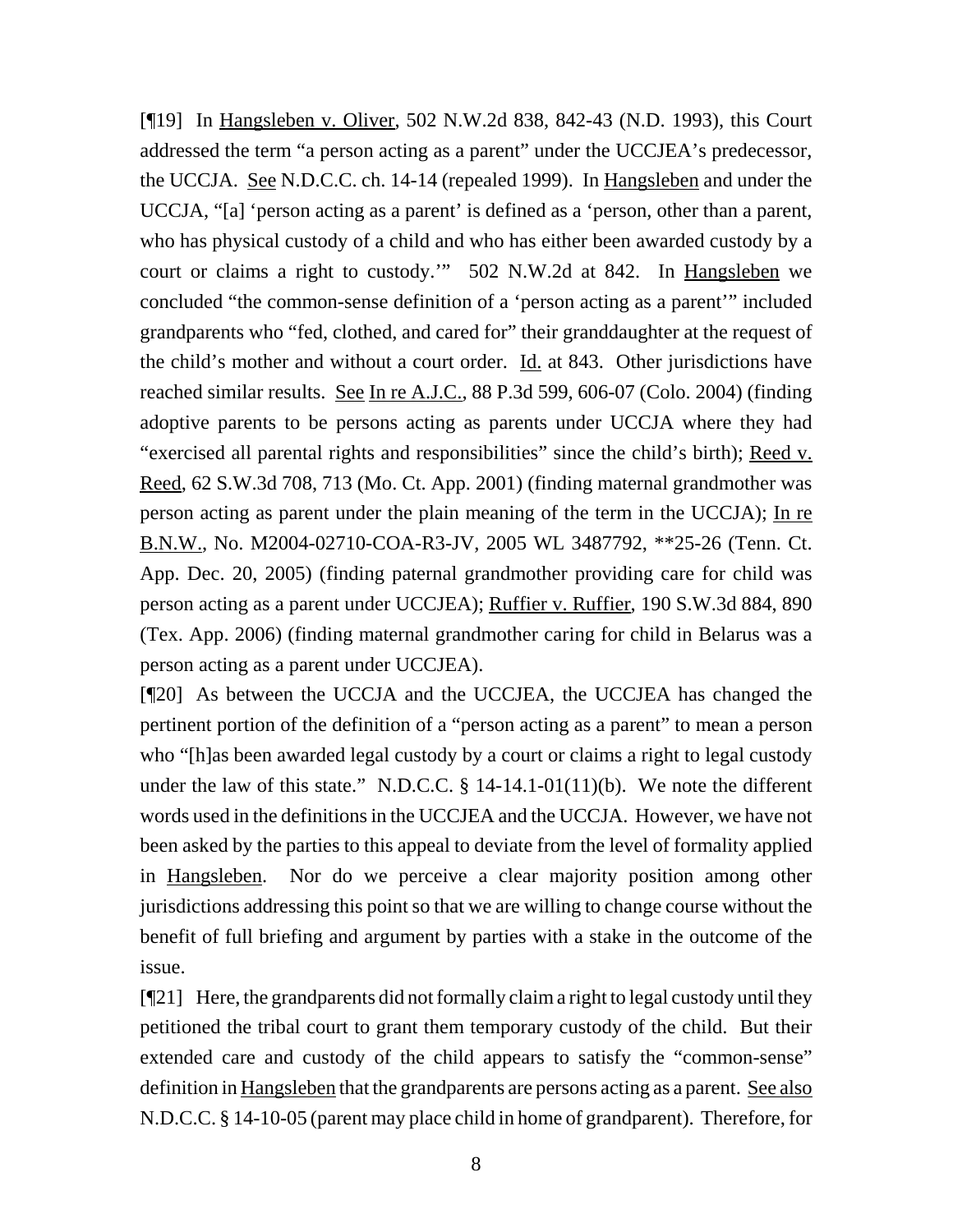purposes of this case, if jurisdiction is based upon the grandparents, the formality requirement can be considered satisfied for purposes of determining whether the Fort Berthold Indian Reservation is the home state.

#### B

[¶22] The next factor is timing of the nonparent's claim. A small number of jurisdictions allow nonparents to assert their claim to legal custody at any point in the pending litigation. See, e.g., Patrick v. Williams, 952 So. 2d 1131, 1139 n.9 (Ala. Civ. App. 2006) (applying Alabama's modified version of UCCJEA and holding no formal claim to legal custody need be made in cases where grandparents have physical custody of child at time of proceedings); Adoption House, Inc., 820 A.2d at 408-09 (waiving timing element from consideration by allowing nonparents to claim a right to legal custody under UCCJEA by merely having the right to do so). Most jurisdictions addressing this issue require a nonparent's claim of legal custody, whether formal or informal, to be asserted prior to or simultaneous with the initiation of the pending action. See, e.g., In re Sophia G.L., 890 N.E.2d 470, 482 (Ill. 2008) (holding maternal grandparents were persons acting as parents under UCCJEA where grandparents petitioned Indiana court for custody of children before father initiated pending proceeding in Illinois); Plemmons v. Stiles, 309 S.E.2d 504, 506 (N.C. Ct. App. 1983) (holding grandparents were persons acting as parents under UCCJA where grandparents initiated pending proceeding by petitioning for custody of child); Draper v. Roberts, 839 P.2d 165, 173-74 (Okla. 1992) (holding under UCCJA that "[t]he critical time for testing whether the custodians were 'acting as parents' and 'claim a right to custody' was the point in time when the [pending action] was filed"); O'Rourke v. Vuturo, 638 S.E.2d 124, 128 (Va. Ct. App. 2006) (holding nonbiological father was a person acting as a parent under UCCJEA where he requested custody at outset of pending divorce proceeding); In re A.C., 200 P.3d 689, 692 (Wash. 2009) (holding foster parents were persons acting as parents under UCCJEA where they petitioned for nonparental custody at outset of pending action).

[¶23] Giving priority to a child's home state is the central provision of the UCCJEA, and the UCCJEA is intended to "[a]void jurisdictional competition and conflict with courts of other States in matters of child custody." Uniform Child Custody Jurisdiction and Enforcement Act § 101 cmt.1, 9 U.L.A. 657; Kelly, 2009 ND 20, ¶ 21, 759 N.W.2d 721. It has long been held that subject matter jurisdiction is determined at the time a suit is initiated, and to hold otherwise would undermine one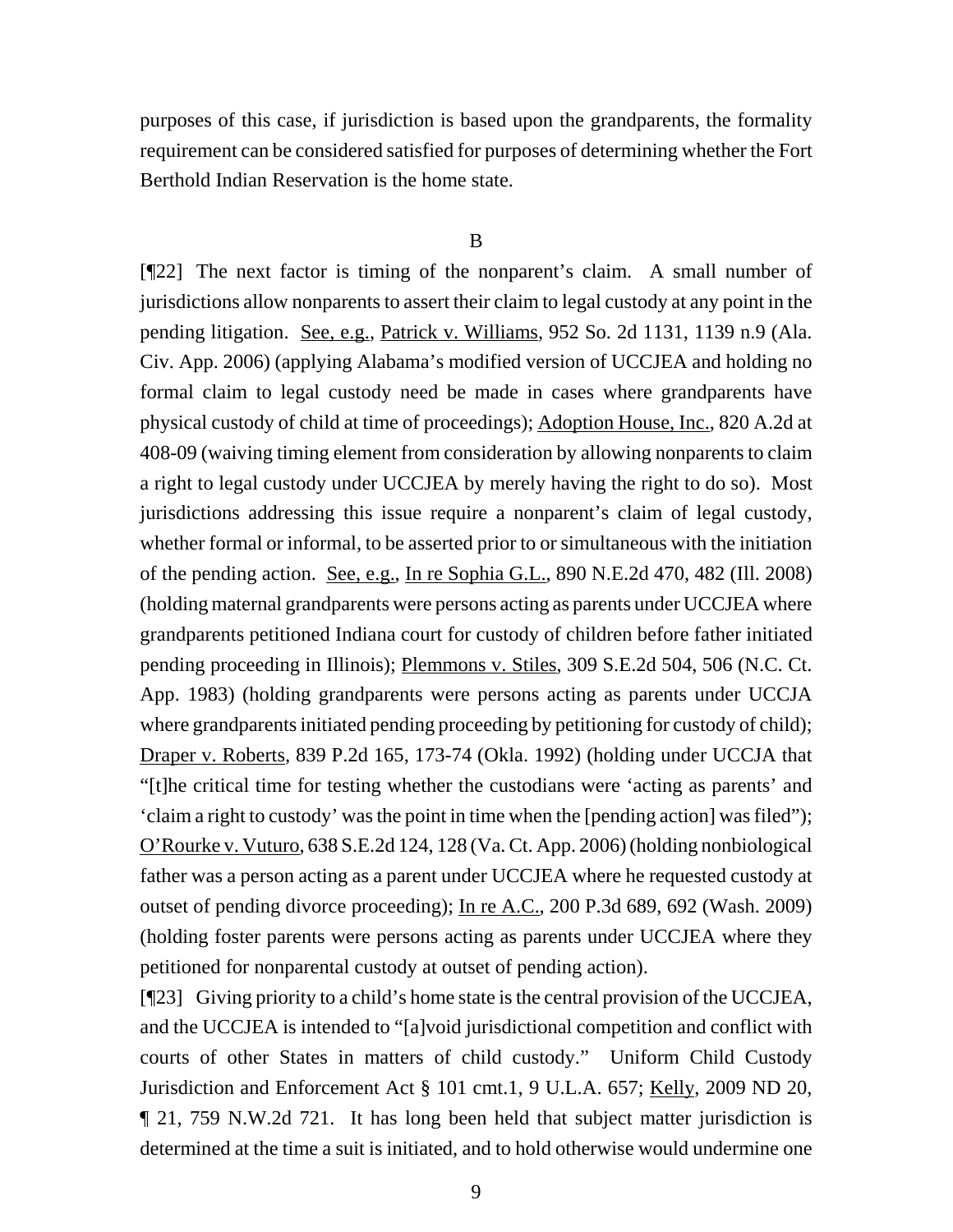of the UCCJEA's central functions by allowing participants to divest a state of jurisdiction by changing the analysis after proceedings have begun. In re Mannix, 776 P.2d at 875. We therefore conclude that to qualify as a "person acting as a parent" under the UCCJEA, a nonparent's claimed right to legal custody must occur prior to, or simultaneous with, the initial filing related to the instant litigation. To hold otherwise would be contrary to the function of the UCCJEA and contrary to the principles of "certainty, predictability and uniformity of result." Daley v. American States Preferred Ins. Co., 1998 ND 225, ¶ 14 n.4, 587 N.W.2d 159 (enumerating goals in choice of law analysis).

[¶24] The record on appeal suggests the grandparents had not formally claimed a right of legal custody prior to Schirado commencing this action in North Dakota court. But the record does not contain the tribal court docket. Nor does our record contain any indication the North Dakota district court communicated with the Fort Berthold court, which was attempting to exercise simultaneous jurisdiction over custody matters present in this case. See N.D.C.C. § 14-14.1-09. Those communications appear crucial in a case like this where one party and her counsel refused to participate in some of the state court proceedings and where the tribal court apparently issued one or more ex parte orders. We therefore remand this case for communications with the tribal court that are deemed appropriate in the discretion of the district court and, thereafter, for a determination whether the grandparents claimed a right of legal custody prior to Schirado's commencement of this action in North Dakota court.

### $\overline{C}$

[¶25] A third factor some courts consider necessary for a person to claim a legal right of custody is the assertion of a colorable claim. See, e.g., S.B. v. Dept. of Health and Social Servs., 61 P.3d 6, 13 (Alaska 2002) (interpreting UCCJEA to require "a claim of a right to legal custody be at least legally plausible"); Rogers v. Platt, 199 Cal.App.3d 1204, 1212-13 (Cal. Ct. App. 1988) (interpreting the UCCJA to require "a colorable claim to a right to custody"); In re Clausen, 502 N.W.2d 649, 682 (Mich. 1993) (interpreting UCCJA to require a legal basis to claim a right to custody); Garcia v. Rubio, 670 N.W.2d 475, 484 (Neb. Ct. App. 2003) (interpreting UCCJA to require a colorable claim of right to custody); Campney v. Ayala, 454 N.Y.S.2d 207, 209 (N.Y. Fam. Ct. 1982) (interpreting UCCJA to require a legal basis of right to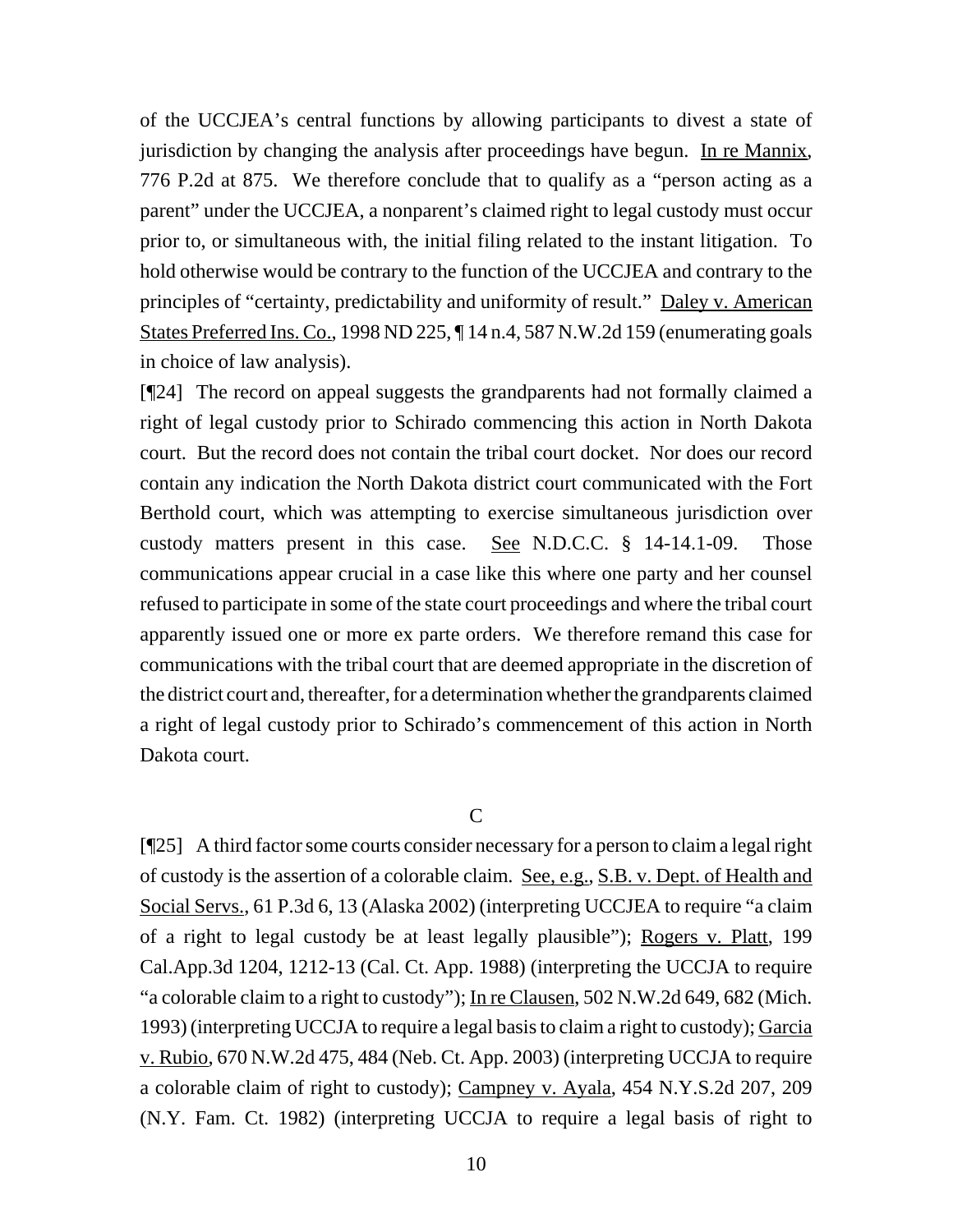custody); In re S.S., No. 22980, 2009 WL 161333, \*5 (Ohio Ct. App. Jan. 23, 2009) (interpreting UCCJEA to require a legitimate claim of right to custody); Hylland v. Doe, 867 P.2d 551, 554 (Or. Ct. App. 1994) (interpreting UCCJA to require a colorable claim of right to custody); State v. Samuel P., No. 93-0857, 1993 WL 328966, \*2 n.3 (Wis. Ct. App. Sept. 1, 1993) (interpreting UCCJA to require "a recognizable claim of right to custody"). The Third Circuit Court of Appeals reached a similar conclusion while interpreting the PKPA, holding a federal court does not have subject matter jurisdiction over PKPA disputes unless a colorable claim a violation has occurred is established. DiRuggiero v. Rodgers, 743 F.2d 1009, 1017 (3d Cir. 1984); see also Bell v. Hood, 327 U.S. 678, 682-83 (1946) (holding "a suit may sometimes be dismissed for want of jurisdiction where the alleged claim under the Constitution or federal statutes clearly appears to be immaterial and made solely for the purpose of obtaining jurisdiction or where such a claim is wholly insubstantial and frivolous").

[¶26] This Court has not specifically addressed the need for a colorable claim, but our jurisprudence is in line with the cases cited above. See United Accounts, Inc. v. Teladvantage, Inc., 499 N.W.2d 115, 119 (N.D. 1993) (holding litigant's notice of appeal did not divest district court of subject matter jurisdiction where notice of appeal was "patently frivolous on its face"). Addressing what it means to advance a colorable claim of a right to custody, the California Court of Appeals held that a colorable claim is a claim asserted in good faith and based on some plausible legal theory. Rogers, 199 Cal.App.3d at 1212 (analyzing UCCJA). Absent a requirement of mandating a colorable claim, the underlying policies of the UCCJEA and the PKPA would be frustrated as nonparents execute "interstate abductions and other unilateral removals of children [] to obtain custody and visitation awards." Id. at 1212-13. We caution, however, that determining whether a nonparent's claimed right to legal custody is legally plausible under the laws of North Dakota is only for the purpose of establishing jurisdiction; the claim's ultimate viability is a substantive question that must be answered by a court with subject matter jurisdiction under the UCCJEA. Our case law has not before stated the need for consideration whether the person claiming they are acting as a parent has a colorable claim to custody under North Dakota law. It understandably follows that the district court made no finding on this factor, but that the court will have to do so on remand.